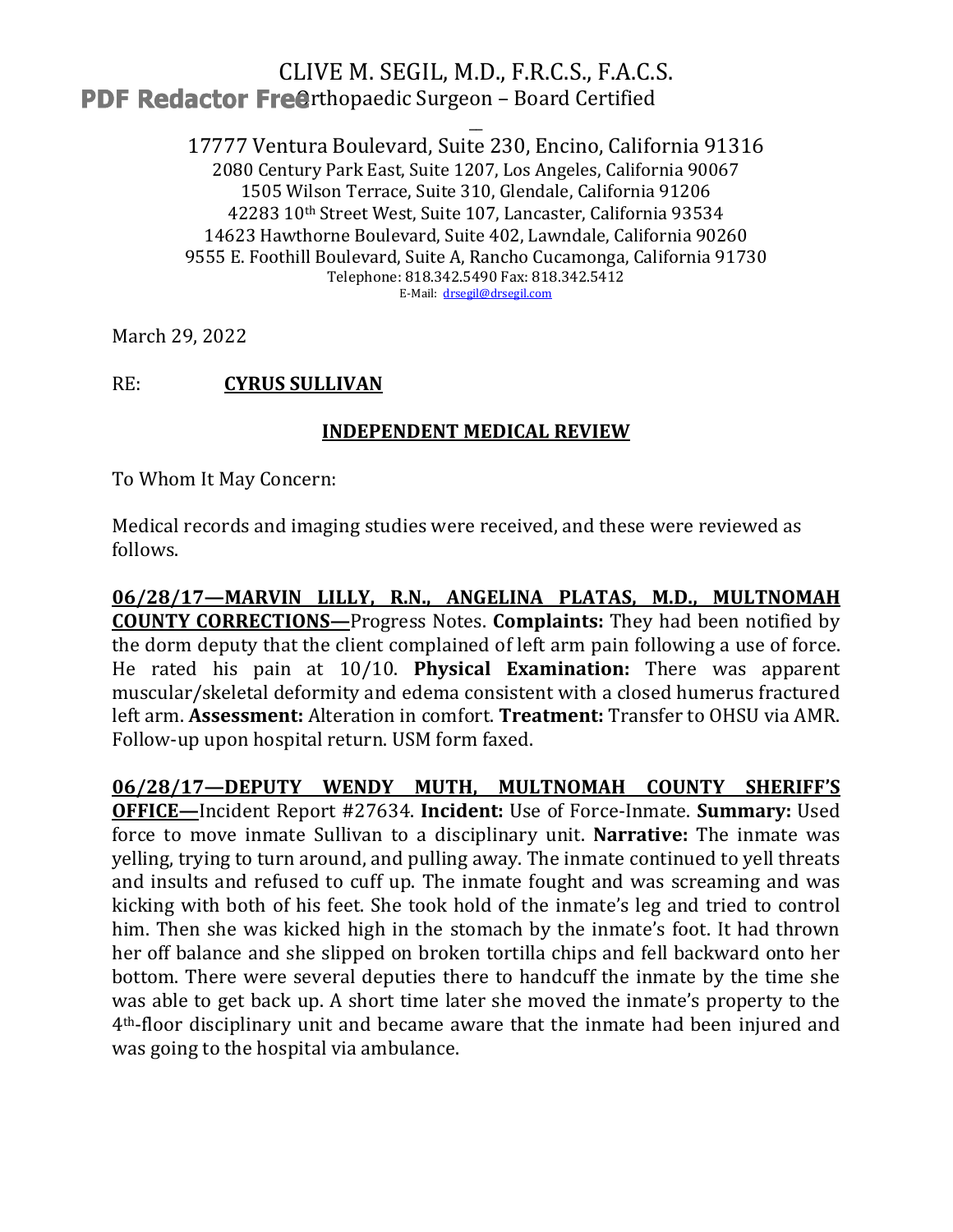#### $RE:$ **CYRUS SULLIVAN** PDF/REARE 183/29/2022

06/28/17-DEPUTY PAUL SIMPSON, MULTNOMAH COUNTY SHERIFF'S **OFFICE**-Incident Report #27635. Incident: Use of Force-Inmate. Summary: The inmate had been asked, advised, and ordered to cuff up through the food port. He refused each time and said, "Fuck you come in and get me." Sergeant Barker was called at that time. Barker and Ingram then applied the handcuffs on the inmate. The inmate was taken out of the cell and then he refused to walk and went to dead weight. Deputy Simpson stated he was played out both mentally and physically from the inmates' verbal and physical attacks on him. He had no more contact with the inmate.

06/28/17-DEPUTY DAVID KOVACHEVICH, MULTNOMAH COUNTY SHERIFF'S OFFICE-Incident Report #27636. Incident: Use of Force-Inmate. Summary: Inmate refused to be moved willingly to 5B, therefore force was necessary to move him to 4F. Injuries: Possible broken left arm. Narrative: The inmate was resisting furiously against the sergeants' efforts to guide him through the hallway. The inmate struggled and resisted the entire way. Sergeant Ingram and Barker commented that they needed to call Medical to have inmate Sullivan checked out as it appeared he may have suffered a broken left arm. Medical arrived within a few minutes and after examination agreed the arm was likely broken and the inmate required to transport to the hospital. The inmate appeared to be in pain and stated that he could not move his left arm. An ambulance arrived a while later, and the inmate was transported to the hospital.

06/28/17-SARGEANT MATTHEW INGRAM, MULTNOMAH COUNTY SHERIFF'S **OFFICE**-Incident Report #27637. Incident: Use of force-Inmate. Summary: Inmate refused to be moved willingly to 5B, therefore force was necessary to move him to 4F. Injuries: Possible broken left arm. The inmate struggled/resisted the directives given. Narrative: The inmate continued to struggle, yell, threaten and not comply. The inmate was ultimately handcuffed, and he continued to struggle and resist. Once the inmate was put in 4F and his clothes were removed he stopped struggling and then his handcuffs were removed. The medical team was called and stated that he may have sustained a fractured left arm. The ambulance arrived and the inmate was transported to the hospital.

06/28/17-DEPUTY PHILIP HUBERT, MULTNOMAH COUNTY SHERIFF'S **OFFICE**—Incident Report #27668. Incident: Use of Force-inmate. Summary: Use of force on inmate Sullivan. Injuries: Broken arm. Narrative: The patient injured his left arm during an altercation with deputies when trying to move him to the disciplinary unit. Medical was called and it was determined the arm was broken and an Ambulance was called for the transfer to the hospital.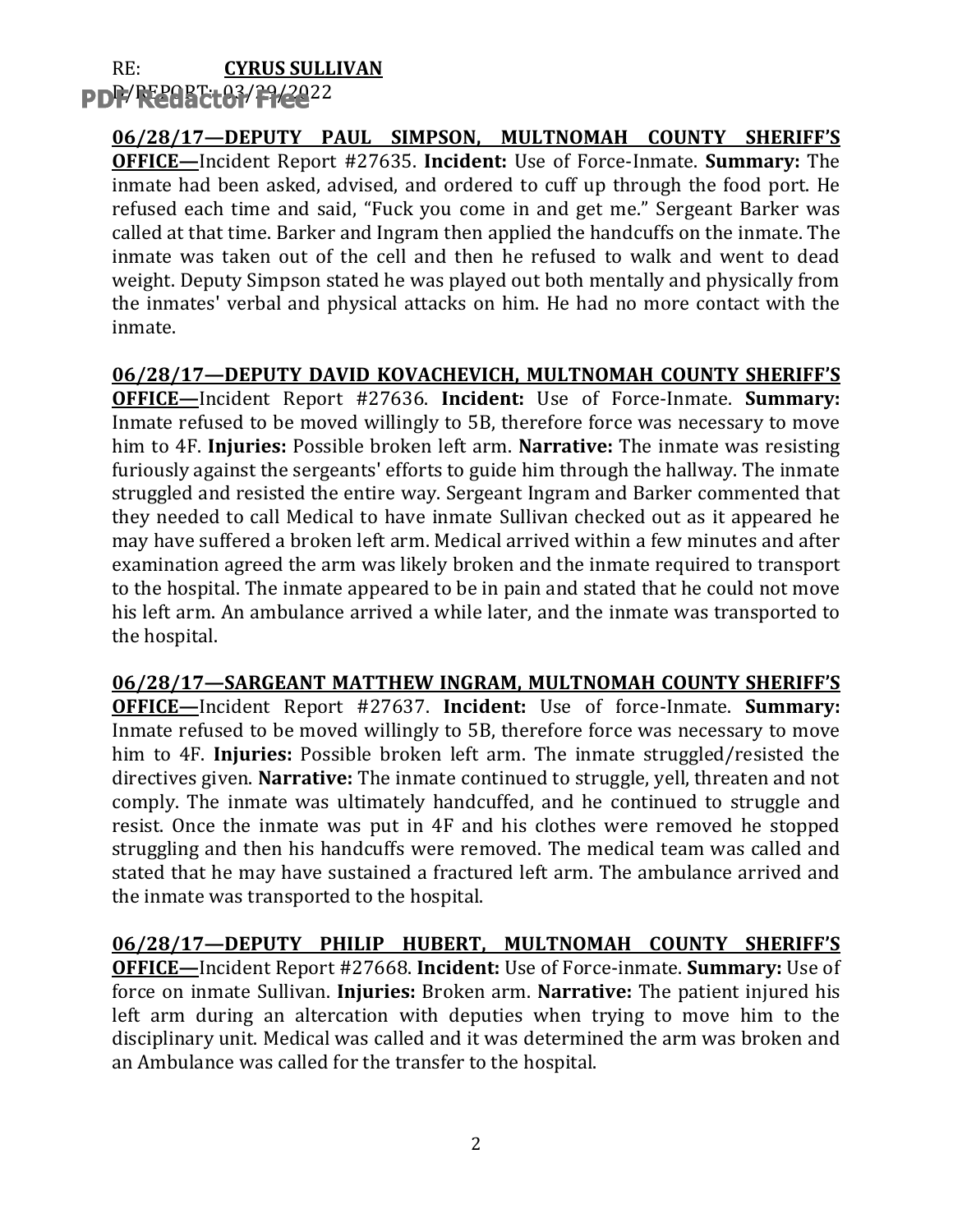#### $RE:$ **CYRUS SULLIVAN** PDF/REARE+83/29/2022

06/28/17-DEPUTY TIMOTHY MOORE, MULTNOMAH COUNTY SHERIFF'S **OFFICE**—Incident Report #27669. Incident: Use of Force-Inmate. Injuries: Medical determined he may have a broken left arm. Summary: Inmate had been escorted to 4F. The inmate stated that he was injured after being placed in 4F-13. Medical had been notified and they determined that the inmate needed transport to the hospital via ambulance.

06/28/17-DEPUTY WENDY MUTH, MULTNOMAH COUNTY SHERIFF'S **OFFICE**—Incident Report #27682. Incident: Use of Force-Inmate. Summary: Force was used to moving inmate Sullivan to disciplinary housing. Injuries: The inmate was sent out to the hospital for a broken arm.

06/28/17-DEPUTY UWE PEMBERTON, MULTNOMAH COUNTY SHERIFF'S **OFFICE**-Incident Report #28100. Incident: Use of Force-Inmate. Summary: Refusal to perform directives, verbal threats, refusal to come out of his room that resulted in physical removal by staff. The inmate fought violently. The inmate continued to resist, he pulled on the inmate's arm and heard a "pop." They contacted medical and requested an assessment of the inmate.

06/28/17-SNEHA AISOLA, AMR, AMERICAN MEDICAL RESPONSE NW-Pre-Hospital Care Report. Narrative: The patient a 34-year-old male had been in an altercation with officers at the Multnomah County Jail. He sustained an injury when he was forced down to the ground and had his arm twisted behind his back. He felt pain when his arm was twisted. He stated that he felt his arm was broken after officers left his cell. He attempted to get up off the floor, but he could not. That was when he noticed the pain and numbness. The patient could move his fingers, wrist, and upper arm. Strong radial pulse, no obvious deformity, and no bruising/swelling. The patient walked to the stretcher with assistance. The patient was transported to the hospital. The pain had subsided with the splint and pain medication. Complaints: Pain left upper extremity. Possible left humerus fracture. Physical Assessment: Left-arm positive pain, fracture closed. Primary Impression: Trauma-Fracture/Dislocation. Secondary Impression: Pain-extremity. Treatment: The patient's upper arm was placed in a sling. Neuro exam performed post splinting. The patient was administered a Fentanyl Citrate 50 mcg/ML injection. The patient was able to stand and sit onto the ED bed and care was transferred to the ED RN.

06/28/17-JENNIFER K. ROSSI, M.D., OHSU-ED in OHSU Emergency Department. Chief Complaint: The patient was brought in with complaints of pain in his left arm sustained during an altercation with the police. The patient had been handcuffed with hands behind his back, he was agitated and during police handling. he felt his "right arm" pulled backward and felt a pop in his upper arm with pain.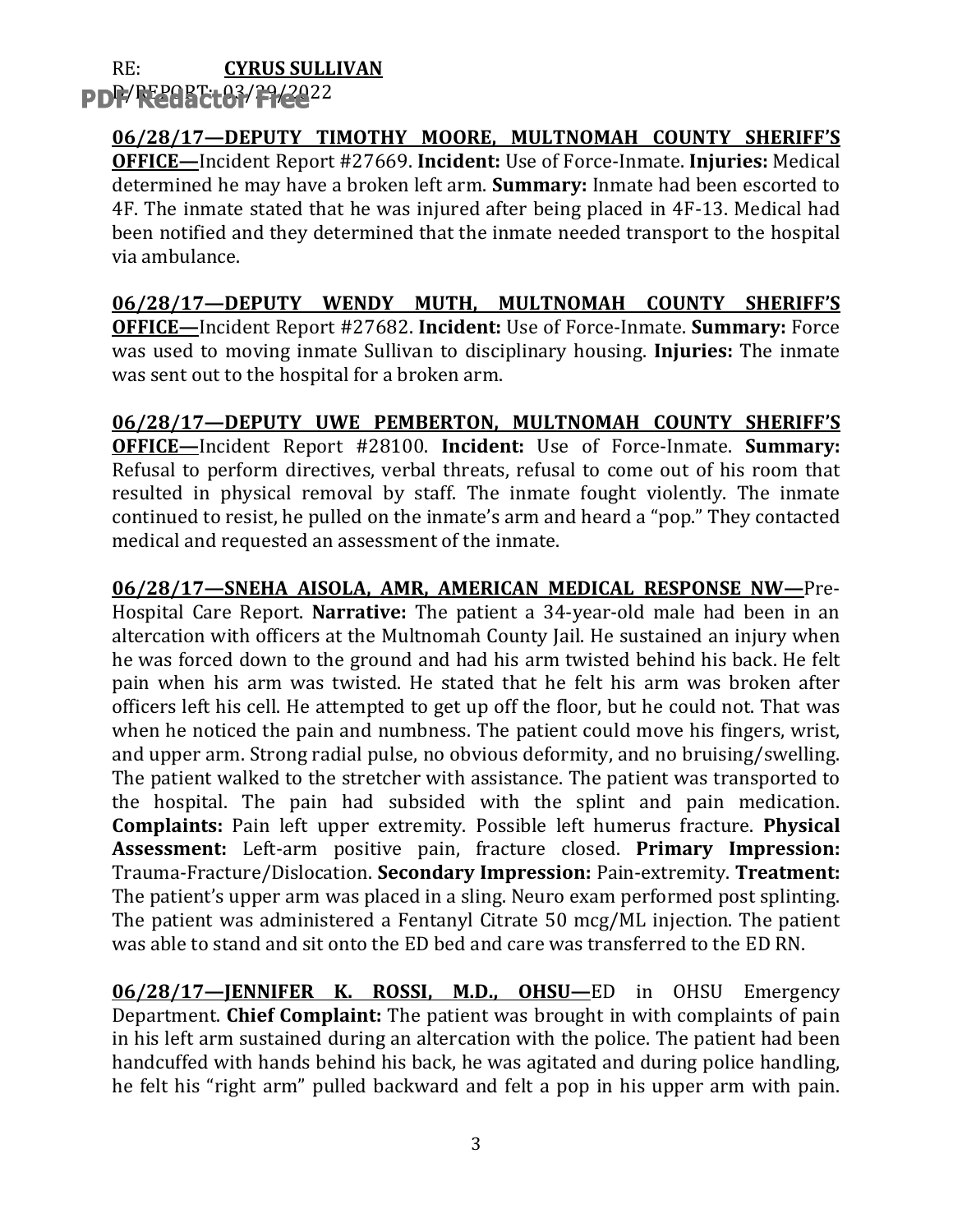### $RE:$ **CYRUS SULLIVAN PDF/FE20BTt63/F9/2022**

**Physical Examination:** The "right arm" exhibited tenderness and deformity. There was "right arm" swelling about 2/3 way down the upper arm. Visit Diagnosis: Closed displaced transverse fracture of shaft of left humerus, initial encounter (primary). X-rays: Ordered left humerus x-rays, 2 views (her impression) – mildly displaced midshaft humerus fracture. ED Course and Medical Decision Making: An orthopedic surgeon came in and evaluated the patient. They placed him in a sling and swathe and would see him within 1 week. Treatment: The patient was administered a 0.5 mg Dilaudid injection. The patient has prescribed Acetaminophen 325 mg, 1 tablet 3 times daily; Albuterol 90 mcg/actuation inhalation HFA aerosol inhaler, 2 puffs 4 times daily; Bupropion 75 mg, 2 tablets once daily 150mg; Capsaicin 0.1% topical cream; Gabapentin 600 mg, 1 tablet 3 times daily; Minocycline HCI 100 mg, 1 tablet twice daily; Quetiapine 200 mg, 1 tablet at bedtime; Sertraline 100 mg,  $1 \frac{1}{2}$  tablet once daily; Oxycodone 5 mg, #15, 1 tablet every 6 hours as needed. The patient was instructed to always wear the sling and was provided with discharge instructions and a prescription for Oxycodone for pain. Disposition: The patient was discharged to jail via police car with police officers. The patient was to follow up with ortho in one week.

06/28/17-TAYLOR R. LARA, M.D., JENNIFER K. ROSSI, M.D., OHSU-ED in OHSU Emergency Department. Clinical Question: Orthopedic evaluation for left humeral shaft fracture. Physical Examination: There was swelling over the distal upper arm. Tenderness over the distal upper arm. The examination was limited due to pain in the upper arm. Assessment: Humeral shaft fracture. Treatment: The patient was provided with a sling and swathe. They would treat non-operatively. The patient would return to orthopedics in about 1 week.

06/28/17-BRYAN M. WOLF, M.D., OREGON HEALTH & SCIENCE UNIVERSITY-X-rays of the Left Humerus, 2 Views. History: Trauma. Comparison: None. Impression: Mildly displaced humeral diaphyseal fracture.

06/28/17-KRISTYN SMITH, R.N., MULTNOMAH COUNTY CORRECTIONS-Progress Notes. Complaints: The client had been seen following a return from OHSU. The patient reported, "it hurts really bad; you need to get my pain medications ordered." He was also concerned about eating in his cell with limited mobility. Assessment: Impaired comfort. Treatment: The client was reassured. SHF extra blanket for positioning/immobilizer. Ice TID times 3 days. The patient was provided with Norco 5/325 mg, 1 TID x 10 days. Stopped Tylenol while taking Norco.

06/29/17, 07/02/17x2, 07/06/17x3, 07/09/17x2, 07/11/17x2, 07/12/17, 07/22/17, 07/25/17, 08/01/17, 08/07/17, 08/08/17, 08/09/17, 08/16/17,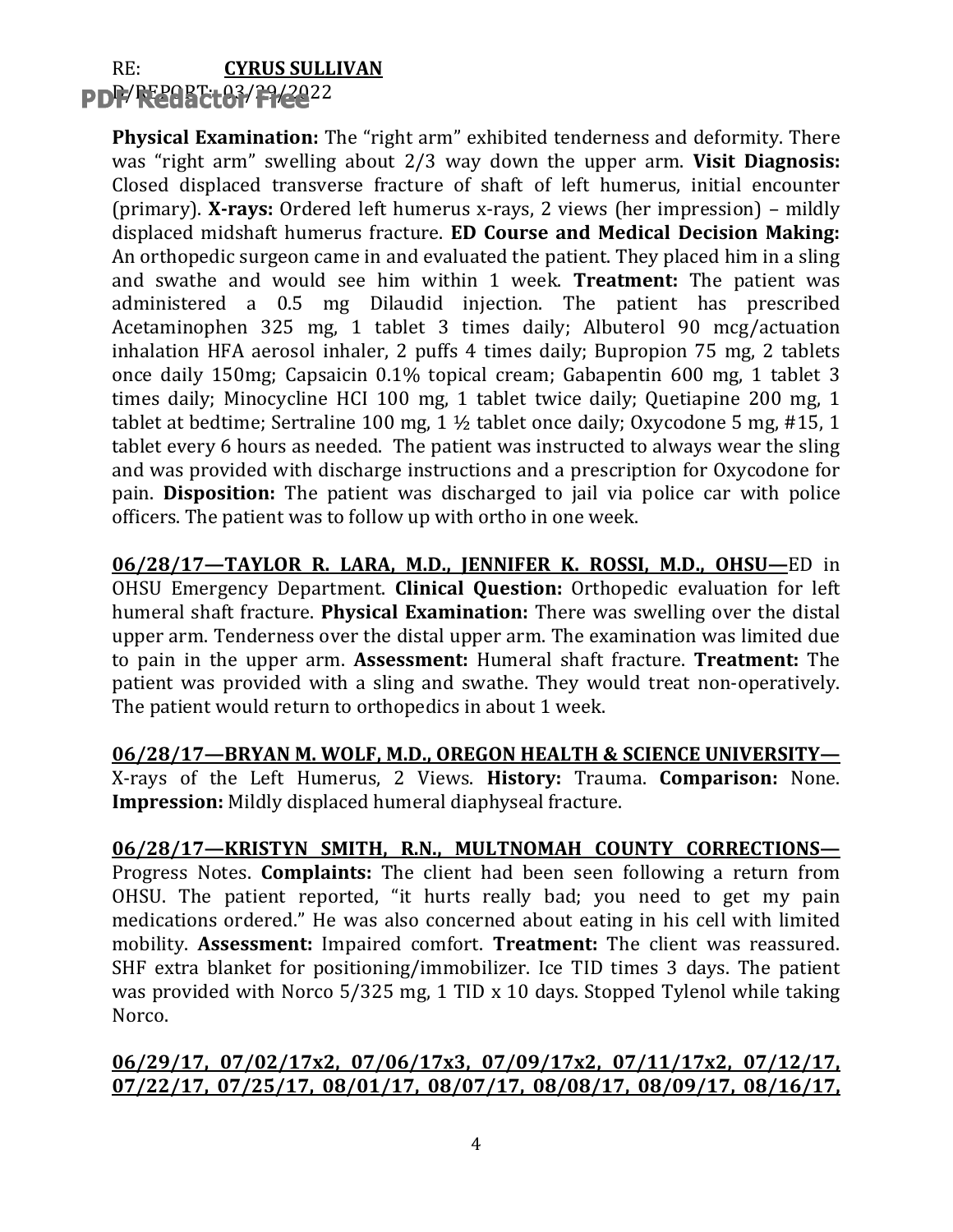#### $RE:$ **CYRUS SULLIVAN** PDF/REARE+83/29/2022

# 08/17/17, 08/21/17, 08/30/17, 09/04/17-MULTNOMAH COUNTY SHERIFF'S

**OFFICE**—Medical Request Form (MRF). Inmate Sullivan, Cyrus submitted Medical Requests Form. The requests were regarding medications, ice, difficulty sleeping, and follow-up appointments with orthopedics.

### 06/29/17-LORI WOODS, R.N., MULTNOMAH COUNTY CORRECTIONS-

Progress Notes. Complaints: The patient asked for pain medication for arm fracture, requested a high bed to help with pain from when he sat "low." He also complained of "fingers twitching" that started after his fractured arm. Physical **Examination:** The patient was wearing a sling on his left arm. **Assessment:** At risk for pain. History of left humerus fracture. Treatment: The patient was instructed to use ice TID through 06/30/17. Continue Norco 2 tablets TID may refuse through 07/09/17. SHF reprinted at client request for 2 extra blankets. MRF prn.

06/29/17-BRYON M. WOLF, M.D., MULTNOMAH COUNTY HEALTH **DEPARTMENT-X-rays** of the Left Humerus, 2 Views. **History:** Trauma. **Impression:** Mildly displaced humeral diaphyseal fracture.

07/03/17-ALICIA TRULL, R.N., MULTNOMAH COUNTY CORRECTIONS-Progress Notes. Complaints: The client submitted MRF reporting a recently broken arm, asked for ice to be renewed as that helped with pain and swelling, and needed follow-up with OHSU. Treatment: The patient was provided with ice and informed dorm RN of order and could let the client know follow-up appointment had already been requested.

07/06/17-LORI WOODS, R.N., MULTNOMAH COUNTY CORRECTIONS-Progress Notes. Complaints: MRF X 2 requested to continue his narcotic medication until his outside ortho appointment  $r/t$  to his left humerus fracture. Assessment: Health-seeking behavior. At risk for pain. Treatment: The patient was to continue Norco as ordered. He had an outside appointment on 07/07/17.

07/07/17-AMY SOTHERN, P.A., OHSU-Office Visit in Orthopaedics at CHH. **Complaints:** The patient complained of pain in the left upper extremity (primary). Diagnosis: Spiral oblique left distal humeral shaft fracture. Treatment: Ordered xravs of the left humerus. 2 views.

07/07/17-LORI WOODS, R.N., MULTNOMAH COUNTY CORRECTIONS-Progress Notes. Complaints: The client submitted an MRF stating that he fell and hit his broken arm, had increased pain/swelling. Client vague about when and how he fell; denied hitting his head or LOC. Physical Examination: The patient was able to wiggle fingers on the left hand & CMS was intact. The client had swelling in the left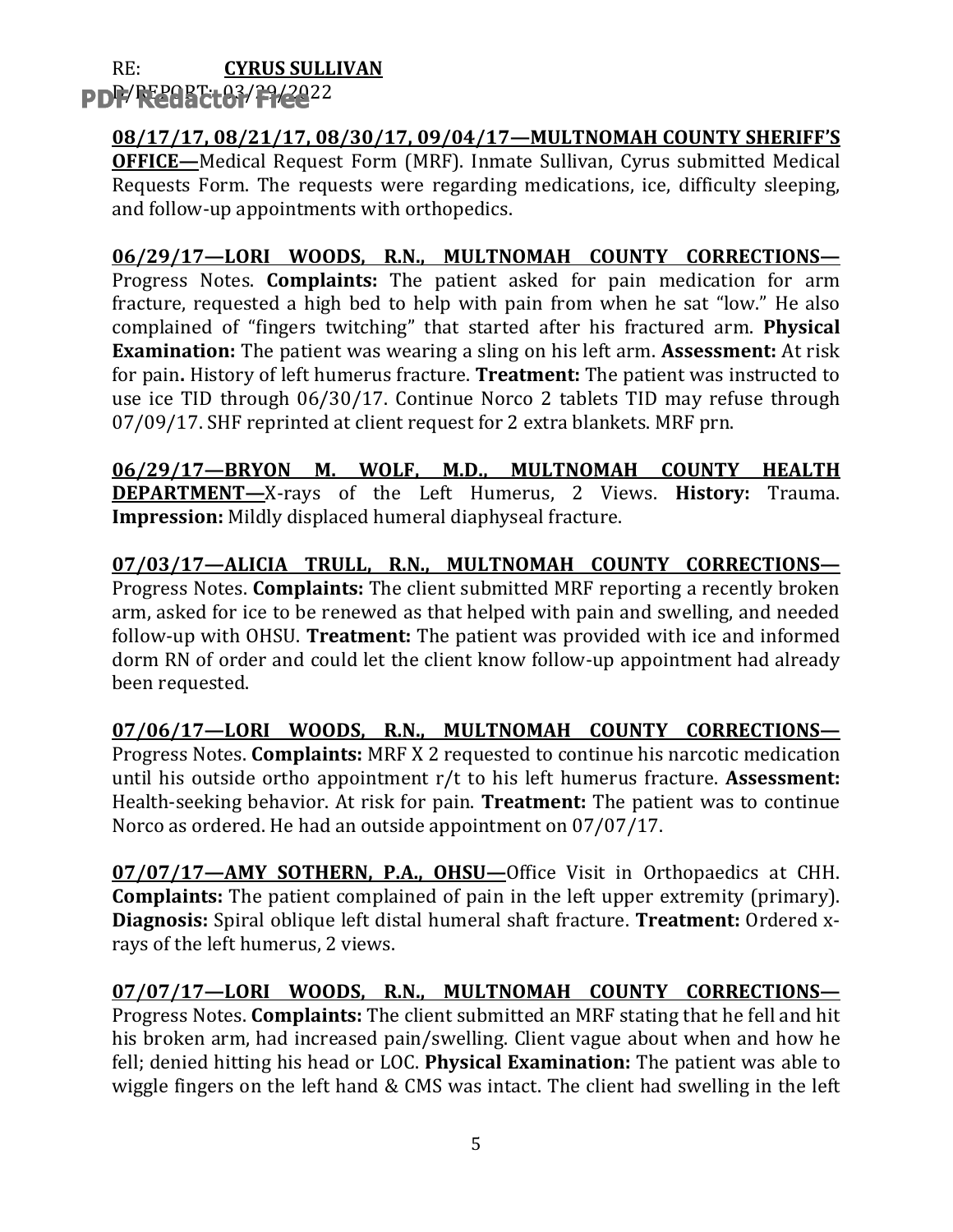#### $RE:$ **CYRUS SULLIVAN** PDF/REPART-03/29/2022

arm; the worse independent area near the elbow/AC. Wore an immobilizer on the left arm. There was yellowish bruising on the lateral left bicep; reddish/purple bruising on a medial portion of the bicep and forearm. A primary concern was to be able to continue his Norco until seen by OSHU ortho for follow-up. The client was to be seen at OHSU that day but was rescheduled to 07/10/17 due to an appearance in federal court that a.m. Norco's order was to be extended. Held Tylenol 975 mg PO TID through 07/10/17.

### 07/09/17-TOMMIE NORTON, CHN, MULTNOMAH COUNTY CORRECTIONS-

Progress Notes. Complaints: The client submitted MRF stated "the nurse said she would renew my pain meds talk to a doctor about renewing my pain meds. I still have not gone to OHSU for a follow-up, arm worse than last week. Fell Thursday, not healing right please need until my follow-up." MRF was already addressed.

07/10/17-AMY SOTHERN, P.A., OHSU-Office Visit in Orthopaedics at CHH. **Complaints:** The patient complained of left upper extremity pain (primary). Diagnosis: Spiral oblique left distal humeral shaft fracture. Treatment Plan: Ordered x-rays of the left humerus, 2 views.

07/10/17-NATHANAEL LYONS, R.N., MULTNOMAH COUNTY CORRECTIONS-Progress Notes. After consultation with MSMD, an x-ray of the left humerus was scheduled for  $07/11/17$ , with an ortho follow-up at MCDC scheduled for  $07/12/17$ . The client requested an ice pack and stated that he was to receive them daily. Stood at the door, wearing a sling on left arm.

07/11/17-KATHERINE BEAUMONT, R.N., MULTNOMAH **COUNTY CORRECTIONS—Progress Notes. Complaints:** The patient stated he did not know why his Norco had ended. He wanted it reinstated until he saw the provider again. A lawyer told him he had an outside appointment yesterday, but he did not go, wanted to know what the follow-up plan was. Assessment: Discomfort. Treatment: The patient was reassured. The 1400 meds were given at 1600. Norco TID x 3 days; APAP held x 3 days, ordered in Sapphire per APMD. Alert medical prn. The patient was scheduled to see in-house ortho tomorrow, may reinstate Norco TID x 3 days, hold APAP x 3 days.

07/12/17-KATHERINE BEAUMONT, R.N., MICHAEL SEALE, M.D., **MULTNOMAH COUNTY CORRECTIONS-Progress Notes. Complaints:** The patient complained of left arm pain since the incident 2 weeks prior. The patient stated that deputies had tried to handcuff him and inadvertently broke his humerus. He presented to OHSU that evening and was treated with a sling and swathe. The patient was RHD and was an IT person for the occupation. Physical Examination: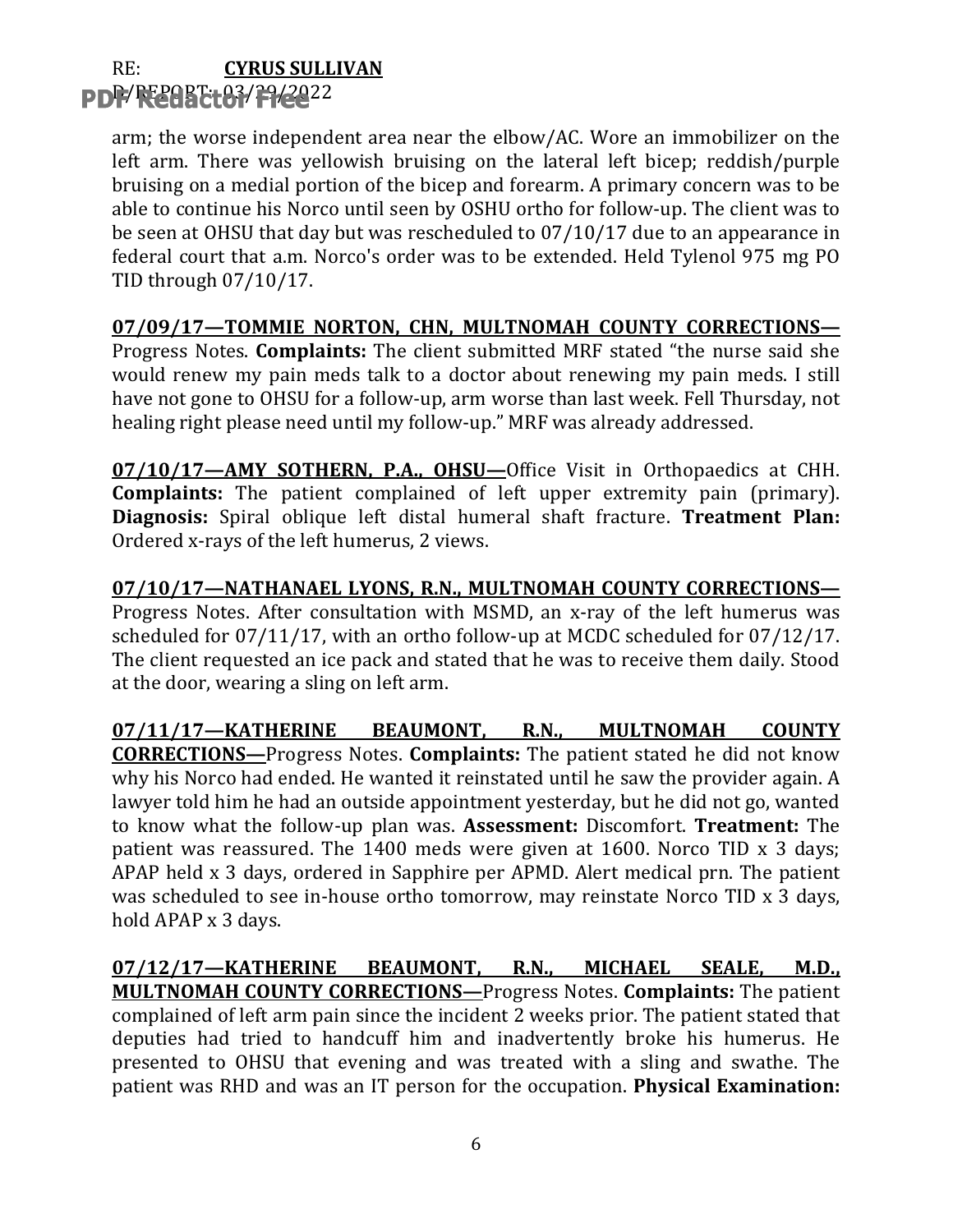#### $RE:$ **CYRUS SULLIVAN** PDF/REPART-03/29/2022

The patient was in a sling and swathe. Assessment: Left humerus fracture. **Treatment:** The patient needed to go back to OHSU orthopedics within 2 weeks. May remove swathe but leave sling on. The patient was instructed to start fist pumps and to continue medication for 2 more weeks. Provided one more blanket for positioning.

07/19/17-AMY SOTHERN, P.A., OHSU-Office Visit in Orthopaedics at CHH. **Complaints:** Pain in left upper extremity (primary). Diagnosis: Spiral oblique left distal humeral shaft fracture. Treatment: The patient was returned to Multnomah **County Corrections.** 

07/24/17-HALYCON DODD, R.N., MULTNOMAH COUNTY CORRECTIONS-Progress Notes. Complaints: The client submitted MRF requested information as to when he would be seen at OHSU for a left humerus fracture. He had an appointment for OHSU on 07/17/17, however, due to Federal court was unable to attend, so MSMD was consulted, and OHSU was rescheduled to 07/31/17.

08/03/17-AMY SOTHERN, P.A., OHSU-Office Visit in Orthopaedics at CHH. **Complaints:** The patient complained of pain in the arm. He reported ongoing left distal humerus pain since he reported his arm was twisted during an altercation with law enforcement about 6 weeks ago. He had been seen in ED and then scheduled for ortho, but there was some delay in getting into ortho, so he had remained in his sling and was there for ongoing definitive treatment. **Physical Examination:** The patient was an overweight male with some bony thickening/prominence along the left upper arm but no tenting or tight areas. He had intact flexion and extension of the elbow active/passive but not full. He was very stiff at his shoulder with passive motion and was hesitant to move the shoulder. Visit Diagnoses: Pain of left upper extremity (primary). Closed displaced spiral oblique left distal humeral shaft fracture. Treatment: The patient was provided with a sling. He was encouraged in gentle motion of both elbow and shoulder with limited weight-bearing and repeat x-ray of the left humerus in 4 weeks. The client was ordered Norco 5/325 mg 2 tablets TID prn until 08/08/17 and Gabapentin 600 mg TID. Would continue Norco until that evening 08/03/17 then start Norco taper on  $08/14/17$ , 2 tablets BID x 3 days, then 1 tablet BID x 3 days, then 1 tablet ghs x 3 days as well as add Ibuprofen 600 mg TID prn x 30 days per recommendation from outside Ortho visit; and ensure outside referral department schedules follow-up visit within 6 weeks. The client was already instructed on a range of motion exercises and ensured he had a sling provided and gave a form to authorize the use of KOP while incarcerated. Assessment: Health maintenance r/t left upper extremity fracture a/e/b care coordination. Treatment: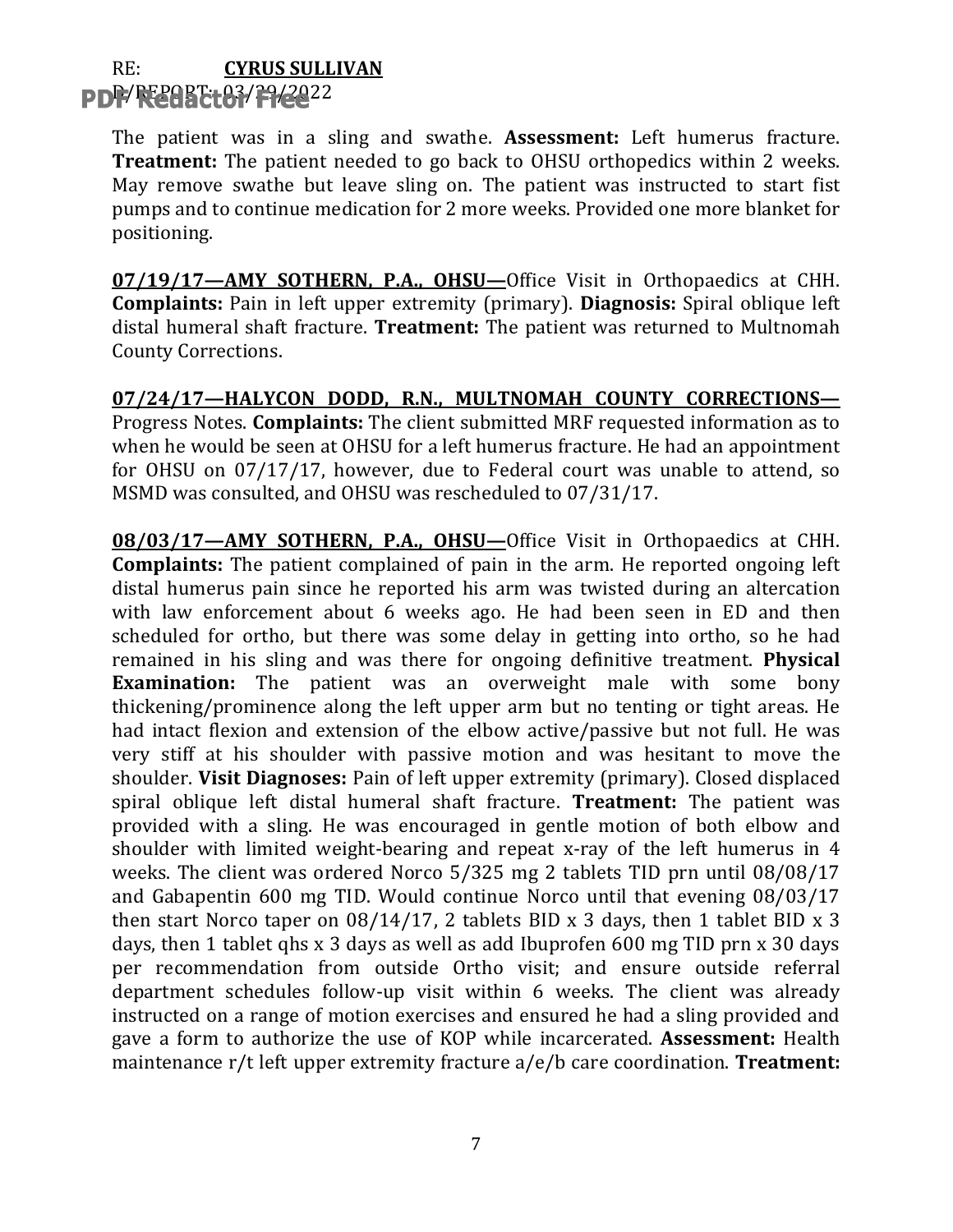#### $RE:$ **CYRUS SULLIVAN** PDF/REGEE 63/79/2022

CR'd orders. Ordered x-rays of the left humerus. CE downloaded. Consulted APMD. Rx's ordered.

08/03/17-JOSHUA R. SMITH, M.D., SANDRA SCHMAHMANN, M.D., OREGON **HEALTH & SCIENCE UNIVERSITY—X-rays of the Left Humerus, 2 Views. History:** Fracture. Comparison: 06/28/17. Impression: Oblique left distal humeral diaphyseal fracture had changed configuration, now with new apex-posterior angulation and medial displacement of the distal fragment. Early healing of the fracture.

08/08/17-ANGELINA PLATAS, M.D., MULTNOMAH COUNTY CORRECTIONS-Progress Notes. Complaints: Chart review for medications. The patient sustained a left humerus fracture on 06/28/17, he was felt to need non-surgical management of that fracture. He had been seen at OHSU and had to follow up within house Ortho on  $07/12/17$  and follow-up with OHSU Orthopedics on  $08/03/17$  when the fracture was said to be healing approximately and ongoing conservative care was recommended. The patient was being tapered off Norco with the addition of Ibuprofen. His last date of Norco was 08/12/17. Assessment: 49 days out from left humerus fracture healing approximately with non-surgical management. The patient was being tapered off narcotics with a complaint of persistent pain. **Treatment:** The patient was to complete Norco taper on 08/12/17 as ordered. Added Acetaminophen 975 mg TID. Continue Ibuprofen as ordered. Continue Gabapentin as ordered previously for chronic neuropathic neck pain. OA-med change in Sapphire (Acetaminophen).

08/11/17-GWENDOLYN LUCAS, N.P., MULTNOMAH COUNTY CORRECTIONS-

Progress Notes. Complaints: The patient stated, "I'm angry with my arm pain and they are taking away my pain meds." He did not feel the Ibuprofen was effective for his pain. He complained of arm pain. Physical Examination: MS left upper extremity immobilized. Minimal range of motion secondary to "chained." There was pain with range of motion in the left elbow and left shoulder. Assessment: Pain of left upper extremity (primary diagnosis). Nerve injury. **Treatment:** They stopped the Tylenol and Ibuprofen and replaced them with Naproxen 500 mg PO BID. He was encouraged to use the Capsaicin cream TID to elbow and bicep before physical therapy exercising and to perform exercises and they went through each exercise, and he told which ones caused him the most pain. The patient was instructed on deconditioning while immobilized and how best to work through the pain as he rebuilt his upper extremity muscles. The patient was to return for follow-up in 2 weeks. Increased Gabapentin from 600 mg TID to 1200 mg TID. The patient was to be provided with ice packs TID.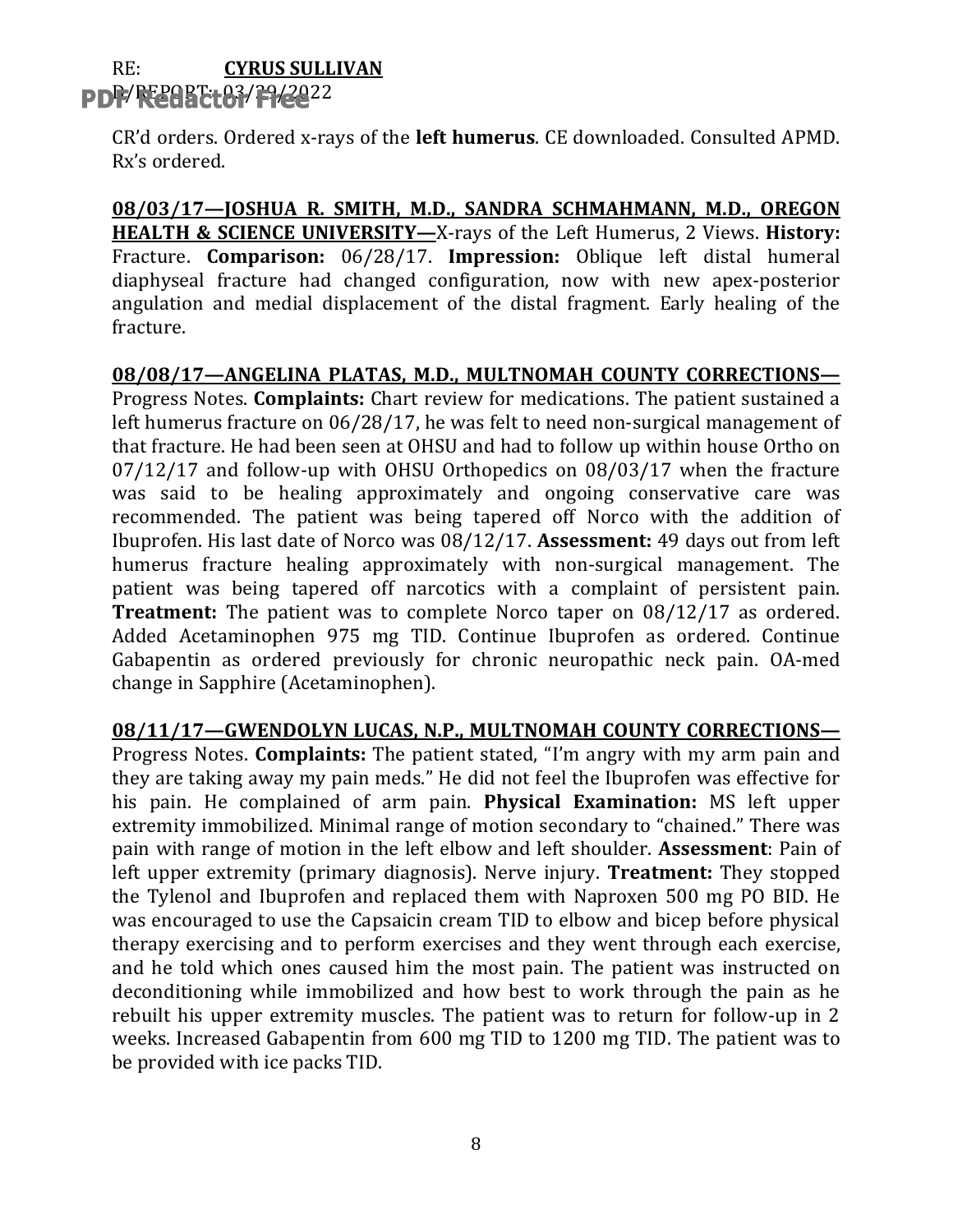#### $RE:$ **CYRUS SULLIVAN** PDF/REARE 183/29/2022

### 08/21/17-CAROL SCALPONE, R.N., MULTNOMAH COUNTY CORRECTIONS-

Progress Notes. Complaints: The patient had been seen for health assessment in his cell. He reported he had been waking up 3-4 a.m. since Norco ended, had trouble returning to sleep. Napped throughout the day. Asked for not to be crushed and he requested an increase in dose when told Seroque t be crushed. The

client had a past diagnosis of

- pe

Gabapentin 1200 mg TID - 93%- prescribed by GLMD for nerve pain. Treatment: The patient was to continue all medications as prescribed x 60 days. All MH meds were ordered through  $10/12/17$ . AMPD visit  $09/25/17$  to follow-up arm pain.

### 08/28/17-ANGELINA PLATAS, M.D., MULTNOMAH COUNTY CORRECTIONS-

Progress Notes. Complaints: The patient reported his pain had improved with Naproxen, especially for his sleep. He had some mild dyspepsia on the Naproxen, no nausea, emesis, or blood in his stool. He reported he was doing his exercises, applied Capsaicin afterward. He was running out of Capsaicin as he was applying to both arms and his neck at that time. He was concerned that he had some arm stiffness and decreased range of motion. The patient reported a new "bump" near his belly button. Physical Examination: The patient wore a sling on his left upper extremity. There was a defect noted about 2/3 way down the humerus at the distal end. There was mild tenderness to palpation. He had a mildly decreased range of motion of 10 degrees in all directions at the shoulder with some pain with abduction and internal rotation. The abdomen was obese with a 1.5 cm soft subcutaneous mass versus a hernia just inside the umbilicus. Easily mobile/reducible. Assessment: Left supracondylar humerus fracture, sequela (primary diagnosis). Dyspepsia. Umbilical Hernia without obstruction and gangrene versus possible lipoma. **Treatment:** The patient was to follow up with Ortho OHSU on 09/12/17. Take Omeprazole 20 mg qd while on NSAIDs.

08/31/17-KATHY D. RISCOE, R.N., MULTNOMAH COUNTY CORRECTIONS-

Progress Notes. Complaints: The patient submitted MRF for a left elbow bruise and mole on the chest with a black spot. He stated the bruise started when he was doing his arm exercises. The patient was advised to stop the exercises for 2-3 days to see if they improved.

09/04/17-ALICE TRULL, R.N., MULTNOMAH COUNTY CORRECTIONS-Progress Notes. Complaints: The patient complained of bruising on the left arm, which looked like a dead person's arm. He had been told last Friday to stop doing exercises because of it. Physical Examination: There was light-faded bruising along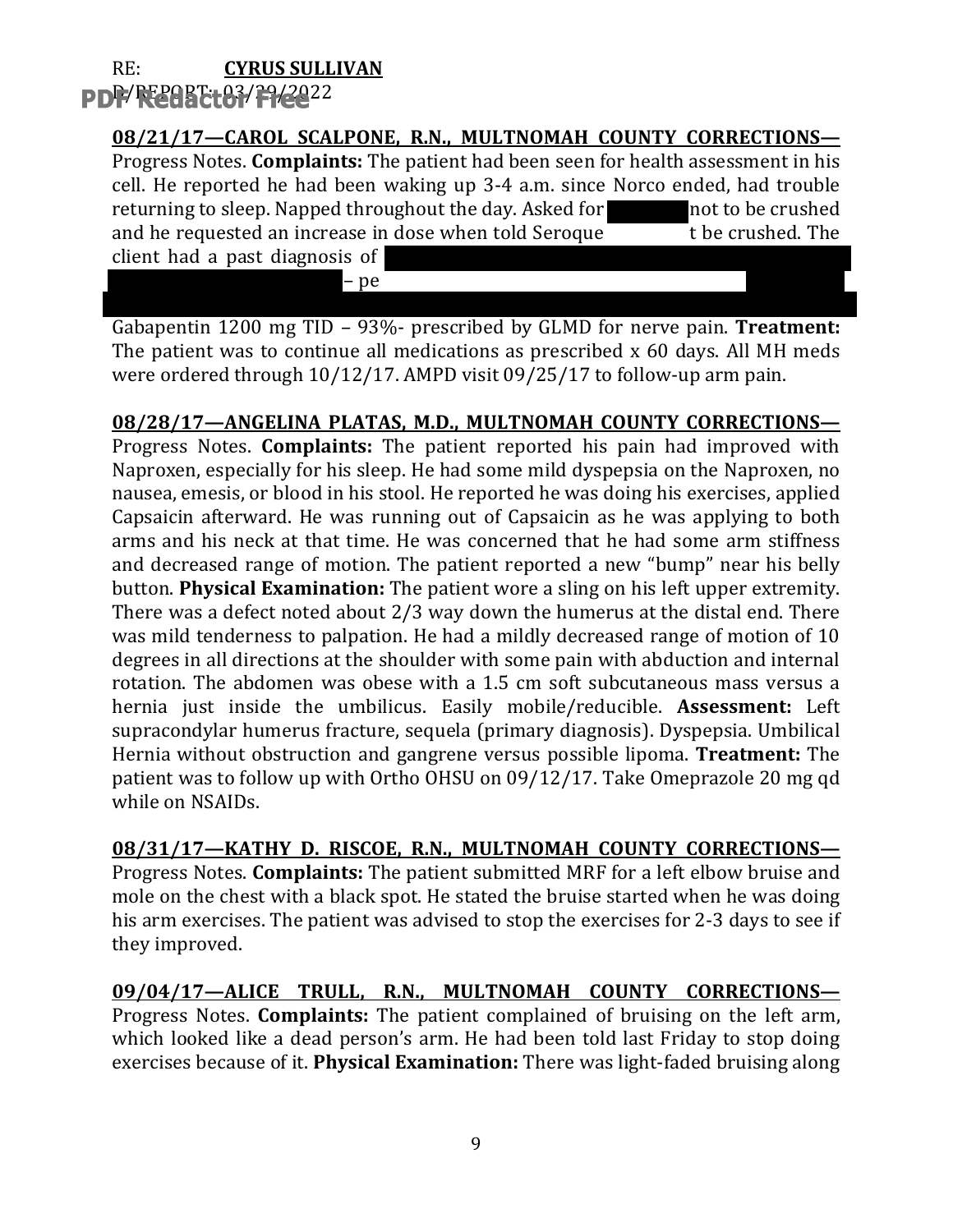#### $RE:$ **CYRUS SULLIVAN PDF RESORT 63/29/222**

the left triceps. Assessment: Risk for injury. Treatment: The patient was to continue with the current plan of care. Exercise as tolerated. Rest if painful/bruising.

09/14/17-AMADOR CANTU, D.O., BUREAU OF PRISONS HEALTH SERVICES-Clinical Encounter. Complaints: The patient reported pain in the left humerus. **Treatment:** The patient was prescribed

### 09/29/17-AMADOR CANTU, D.O., BUREAU OF PRISONS HEALTH SERVICES-

Clinical Encounter. Complaints: The patient had presented for chronic care for acid reflux symptoms, mental health, orthopedic/rheumatology, pulmonary/respiratory. The patient complained of 5/10 aching left upper arm pain. The patient reported that he had been seen by a pain specialist and was informed that he had "nerve damage." He was currently weaning off Gabapentin tid max dose. **Physical Examination:** The patient had a good bilateral grip, weak/atrophied upper arm ecchymosis on the underside. Mild sensory loss to monofilament and HZ on an ulnar pattern of the left hand as compared to the right. Assessment:

shoulder. Heartburn. Treatment: Ordered blood drawn labs. Ordered x-rays of the left humerus. The patient has been prescribed Mometasone daily and rechecked WPF and Albuterol use at the next CCC. The patient was instructed to use his sling.

10/11/17-AMADOR CANTU, D.O., BUREAU OF PRISONS HEALTH SERVICES-Clinical Encounter-Administrative Note. History: The patient sustained a left humerus fracture 06/28/17 No Films (another agency). Assess healing. Treatment: They would reassess and consider Ortho consult.

10/11/17-MAURICE YU, M.D., FDC SHERIDAN-X-rays of the left humerus, 2 views. History: Prior fracture. Impression: Incomplete union and persistent displacement of an old fracture that involved the distal left shaft.

### 12/27/17-AMADOR CANTU, D.O., BUREAU OF PRISONS HEALTH SERVICES-

Orthopedic/Rheumatology Follow-Up Visit. Complaints: The patient had been seen for a follow-up of his left humerus fracture. Treatment: Authorization was requested for an Orthopedic consult for evaluation of the left humerus. X-rays were obtained of the Left Humerus, 2 Views that showed an incomplete union and persistent displacement of an old fracture that involved the distal left shaft.

### 03/12/20-AMY SOTHERN, P.A., OREGON HEALTH & SCIENCE UNIVERSITY-

Encounter Details. The patient a 34-year-old male complained of ongoing left distal humerus pain since he reported his arm was twisted during an interaction with law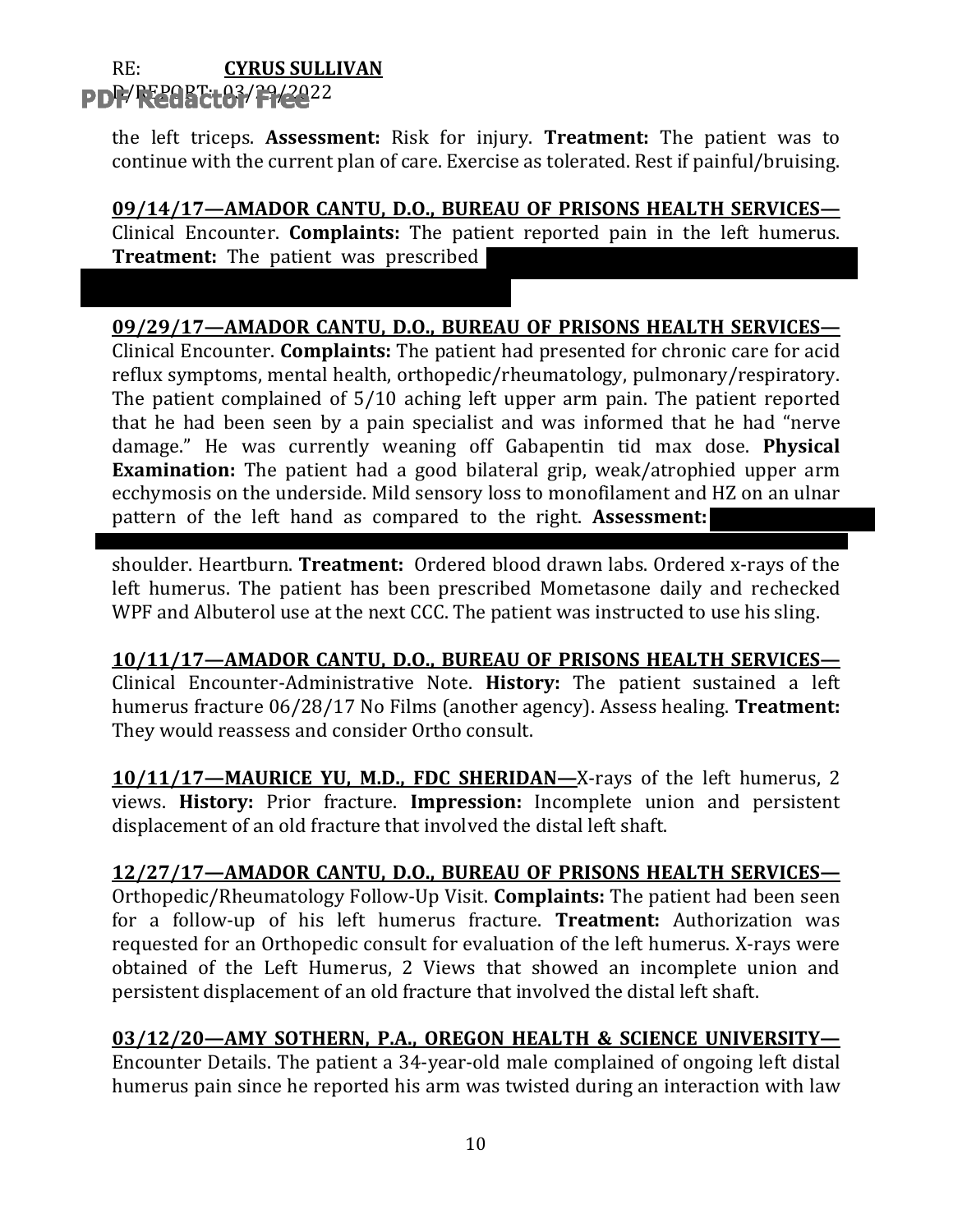#### $RE:$ **CYRUS SULLIVAN** PDF/REGACt07/F1/2022

enforcement about 6 weeks ago. He had been seen in ED and then scheduled for ortho, but due to some delay, he had remained in his sling and was there for ongoing

> ient's blood pressure was There was some bony tenting or tight areas. The

patient had intact flexion and extension of the elbow active and passive but not full. He was very still at his shoulder with passive motion and was hesitant to move the shoulder. Impression: Left distal humerus fracture, angles, sub-acute with early signs of healing. **Treatment:** They discussed that he had seemingly had quite a bit of progression regarding the fracture healing and that clinically he was doing well. No fixed follow-up plans were made at that time. Ordered x-rays of the left humerus, 2 views.

03/12/20-BRYAN M. WOLF, M.D., OREGON HEALTH & SCIENCE UNIVERSITY-X-rays of the Left Humerus, 2 Views. History: Shoulder pain. Comparison: 08/03/17. Impression: Unchanged alignment of a healed distal humeral diaphyseal fracture. No new fracture or focal osseous destruction.

Enclosed were pages that consisted of miscellaneous facility records, e-mail, incomplete reports, labs, EKG which were reviewed but not summarized.

### **REVIEW OF IMAGING STUDIES**

Multiple images were received, and these are reviewed as follows.

06/28/2017 -X-ray of left humerus. Shows an oblique fracture of the distal third with some posterior displacement.

08/03/2017 -X-ray of the left humerus. Shows marked displacement with no visible support for this fractured humerus, and still no evidence of any healing.

03/12/2020 -X-ray of left humerus. Shows a healed fracture of the distal third of the left humerus, with slight varus angulation of 5 degrees, and also an anterior angulation of 15 degrees.

### **DISCUSSION**

After reviewing these medical records above and the imaging studies, it appears that he sustained a fracture of the distal third of his left humerus following an altercation with officers at Multnomah County Jail. Due to the severity of the injury, he would